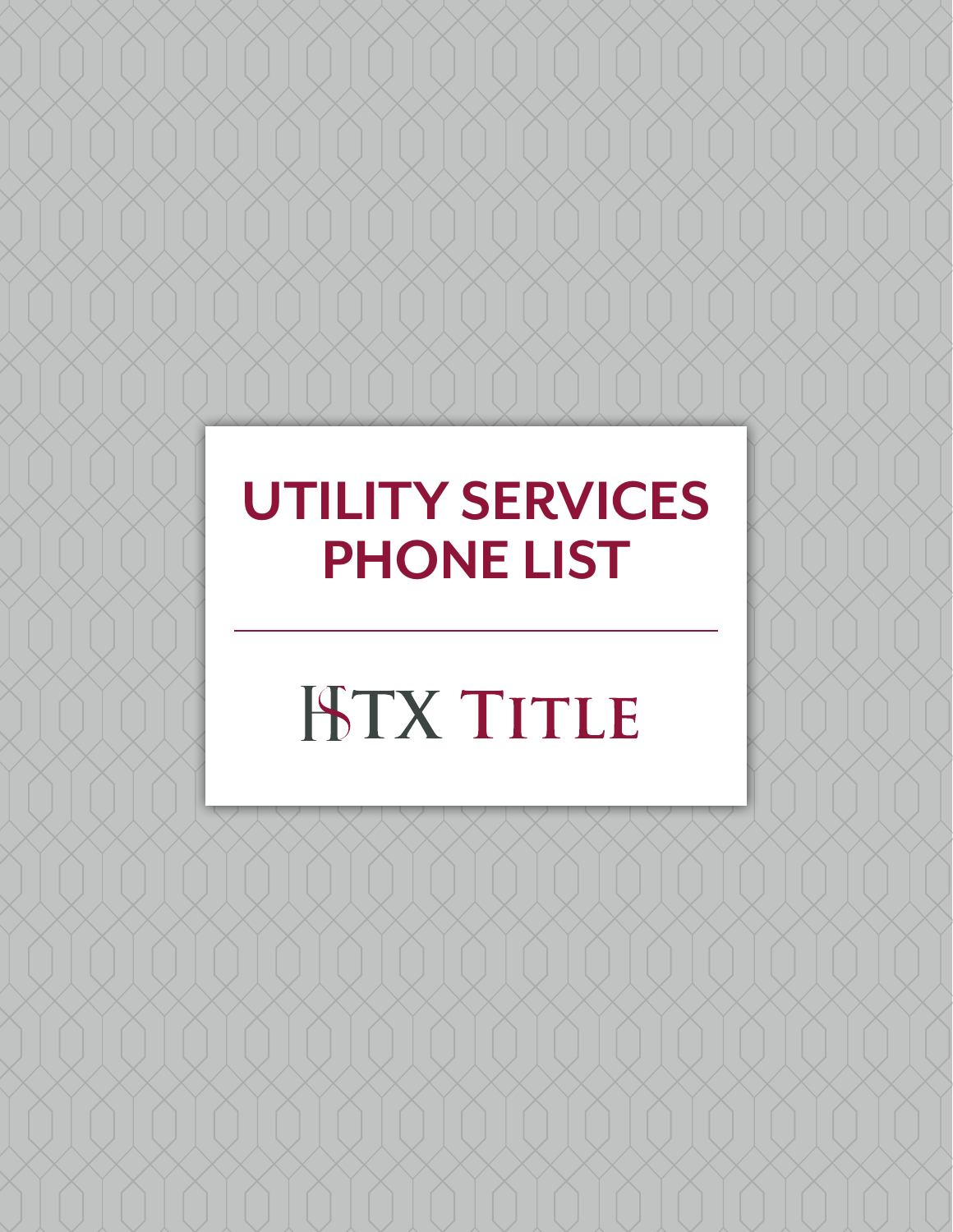### **UTILITY SERVICES**

| City                   | Gas                       | Water                                                      |
|------------------------|---------------------------|------------------------------------------------------------|
| Addison                | Atmos Energy 800-460-3030 | City/Addison 972-450-7081                                  |
| Allen                  | Atmos Energy 800-460-3030 | City/Allen 214-509-4560                                    |
| Anna                   | Atmos Energy 800-460-3030 | City/Anna 972-924-3325                                     |
| Argyle                 | Atmos Energy 800-460-3030 | City/Argyle 940-464-7274                                   |
| Arlington              | Atmos Energy 800-460-3030 | City/Arlington 817-275-5931                                |
| Aubrey                 | Atmos Energy 800-460-3030 | City/Aubry 940-440-9343                                    |
| Azle                   | Atmos Energy 800-460-3030 | City/Azle 817-444-2541                                     |
| Bedford                | Atmos Energy 800-460-3030 | City/Bedford 817-952-2112                                  |
| Benbrook               | Atmos Energy 800-460-3030 | City/Benbrook 817-871-8200                                 |
| Burleson               | Atmos Energy 800-460-3030 | City/Burleson 817-447-5400                                 |
| Caney City             | Atmos Energy 800-460-3030 | City/Malakoff 903-489-0699                                 |
| Cap City               | Atmos Energy 800-460-3030 | West Cedar Creek Municipal Utilities District 903-432-3704 |
| Carrollton             | Atmos Energy 800-460-3030 | City/Carrollton 972-466-3120                               |
| Cedar Hill             | Atmos Energy 800-460-3030 | City/Cedar Hill 972-291-5118                               |
| Celina                 | Atmos Energy 800-460-3030 | City/Celina 972-382-2682                                   |
| Cleburne               | Atmos Energy 800-460-3030 | City/Cleburne 817-645-0919                                 |
| Colleyville            | Atmos Energy 800-460-3030 | City/Colleyville 817-503-1020                              |
| Coppell                | Atmos Energy 800-460-3030 | Coppell Water 972-304-3695                                 |
| Corinth                | Atmos Energy 800-460-3030 | City/Corinth 940-497-2263                                  |
| Crowley                | Atmos Energy 800-460-3030 | City/Crowley 817-297-2201                                  |
| <b>Dallas</b>          | Atmos Energy 800-460-3030 | City/Dallas 214-651-1441                                   |
| Dalworthington Gardens | Atmos Energy 800-460-3030 | City/Dalworthington Gardens 817-274-7368                   |
| Denton                 | Atmos Energy 800-460-3030 | Denton Utilities 940-349-8700                              |
| DeSoto                 | Atmos Energy 800-460-3030 | City/DeSoto 972-230-9627                                   |
| Duncanville            | Atmos Energy 800-460-3030 | City/Duncanville 972-780-5010                              |
| Euless                 | Atmos Energy 800-460-3030 | City/Euless817-685-1471                                    |
| <b>Enchanted Oaks</b>  | Atmos Energy 800-460-3030 | East Cedar Creek Freshwater Supply District 903-887-7103   |
| Eustace                | Atmos Energy 800-460-3030 | City/Eustace 903-425-4702                                  |
| Fairview               | Atmos Energy 800-460-3030 | City/Fairview 972-562-0522                                 |
| Farmers Branch         | Atmos Energy 800-460-3030 | City/Farmers Br 972-919-2525                               |
| Fate                   | Atmos Energy 800-460-3030 | City/Fate 972-771-4601                                     |
| Fort Worth             | Atmos Energy 800-460-3030 | City/Fort Worth 817-392-8210                               |
| Flower Mound           | Atmos Energy 800-460-3030 | City/Flower Mound 972-874-6010                             |
| Frisco                 | Atmos Energy 800-460-3030 | City/Frisco 972-335-5575                                   |
| Garland                | Atmos Energy 800-460-3030 | City/Garland 972-205-2671Garland P&L 972-205-2671          |
| Glenn Heights          | Atmos Energy 800-460-3030 | City/Glenn Heights 972-223-1690                            |
| <b>Grand Prairie</b>   | Atmos Energy 800-460-3030 | City/Grand Prairie 972-237-8200                            |
| Grapevine              | Atmos Energy 800-460-3030 | City/Grapevine 817-410-3173                                |
| <b>Gun Barrel City</b> | Atmos Energy 800-460-3030 | East Cedar Creek Freshwater Supply District 903-887-7103   |
| Gunter                 | Atmos Energy 800-460-3030 | City/Gunter 903-433-5185                                   |
| Haltom City            | Atmos Energy 800-460-3030 | City/Haltom City 817-222-7717                              |
| Heath                  | Atmos Energy 800-460-3030 | City/Heath 972-771-6228                                    |
| Highland Park          | Atmos Energy 800-460-3030 | City/Highland Park 214-521-4161                            |
| Highland Village       | Atmos Energy 800-460-3030 | City/Highland Village 972-899-5132                         |

#### **HTX TITLE**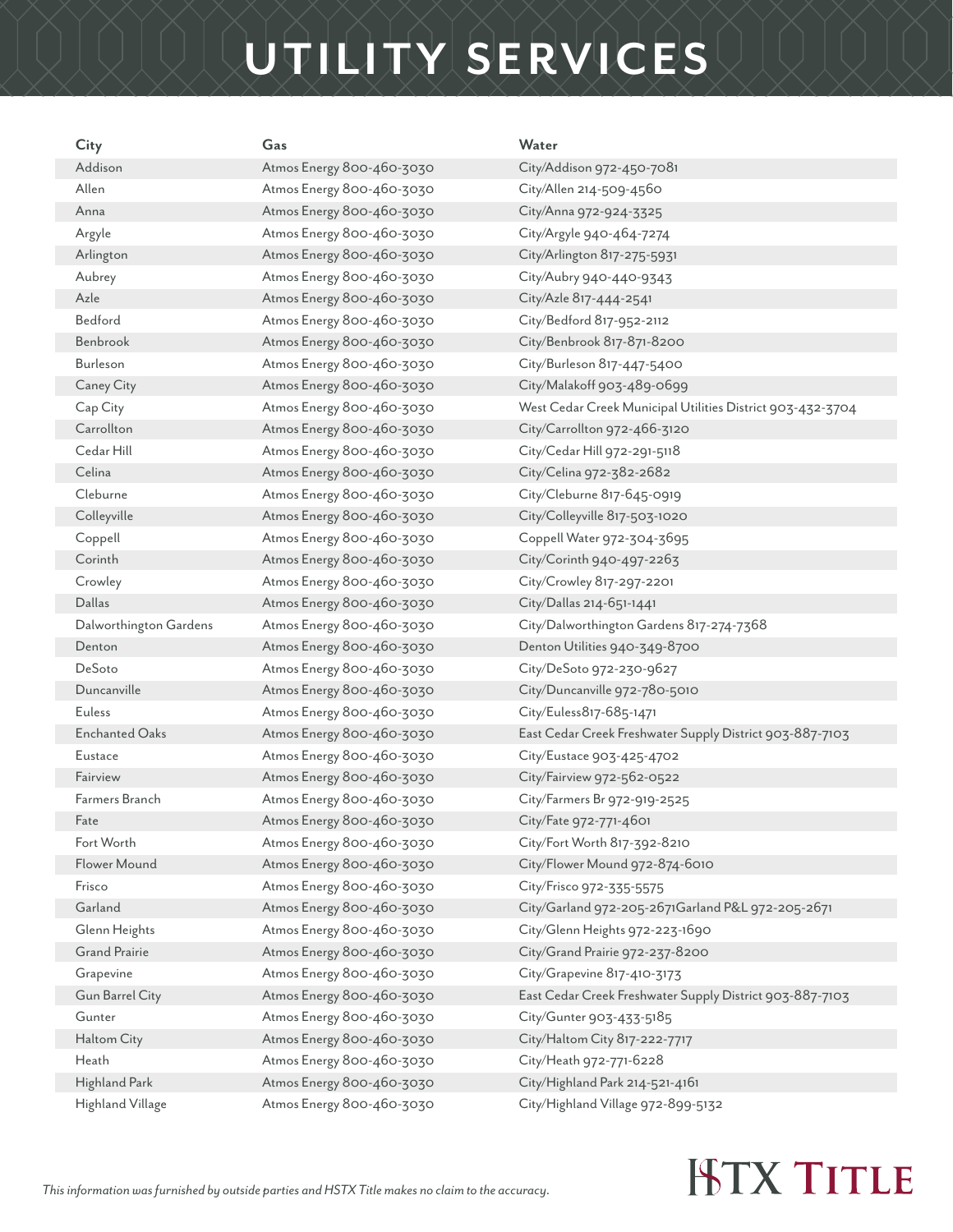#### **UTILITY SERVICES**

**City Gas Water** Irving TXU Atmos Energy 800-460-3030 City/Irving 972-721-2411 Keller Atmos Energy 800-460-3030 City/Keller 817-743-4060 Kemp **Atmos Energy 800-460-3030** City/Kemp 903-498-3191 Kerens Atmos Energy 800-460-3030 City/Kerens 903-396-2971 Krum Atmos Energy 800-460-3030 City/Krum 940-482-3491 Lancaster Atmos Energy 800-460-3030 City/Lancaster 972-218-1331 Lucas Atmos Energy 800-460-3030 City/Lucas 972-727-8999 Mabank Atmos Energy 800-460-3030 City/Mabank 903-887-3241 Melissa Atmos Energy 800-460-3030 City/Anna 972-838-2035 Murphy **Atmos Energy 800-460-3030** City/Murphy 972-424-6021 Oak Cliff Atmos Energy 800-460-3030 City/Dallas 214-651-1441 Ovilla Atmos Energy 800-460-3030 City/Ovilla 972-617-7262 Pantego **Atmos Energy 800-460-3030** City/Pantego 817-274-1381 Parker Atmos Energy 800-460-3030 City/Parker 972-442-4105 Plano Bharry 800-460-3030 City/Plano 972-941-7105 Ponder Atmos Energy 800-460-3030 City/Ponder 940-479-2396 Prosper **Atmos Energy 800-460-3030** City/Prosper 972-347-2741 Quinlan Atmos Energy 800-460-3030 City/Quinlan 903-356-3306 Red Oak **Atmos Energy 800-460-3030** City/Red Oak 972-617-0307 Rockwall **Atmos Energy 800-460-3030** City/Rockwall 972-771-7736 Rowlett Atmos Energy 800-460-3030 City/Rowlett 972-412-6105 Sachse Atmos Energy 800-460-3030 City/Sachse 972-495-1212 Saginaw Atmos Energy 800-460-3030 City/Saginaw 817-232-4640 Sanger Atmos Energy 800-460-3030 City/Sanger 940-458-7930

Kennedale Lone Star Gas 214-741-3720 City/Kennedale 817-478-5418 Lake Dallas **Atmos Energy 800-460-3030** City/Lake Dallas 940-497-2999 Lewisville **Atmos Energy 800-460-3030** City/Lewisville 972-219-3440 Little Elm Co-Serv 800-274-4014 City/Little Elm 214-975-0480 Malakoff Malakoff Atmos Energy 800-460-3030 City/Malakoff 903-489-0699 Mansfield Atmos Energy 800-460-3030 City/Mansfield 817-276-4200 McKinney **Atmos Energy 800-460-3030** City/McKinney 972-547-7550 McLendon- Chisholm Atmos Energy 800-460-3030 City/McLendon- Chisholm 972-722-3203 Mesquite **Atmos Energy 800-460-3030** City/Mesquite 972-216-6208 Midlothian Atmos Energy 800-460-3030 City/Midlothian 972-775-7130 North Richland Hills Atmos Energy 800-460-3030 City/North Richland Hills 817-427-6200 Payne Springs **Atmos Energy 800-460-3030** East Cedar Creek Freshwater Supply District 903-887-7103 Pilot Point Lone Star Gas 214-741-3720 City/Pilot Point 940-686-2165 Princeton **Atmos Energy 800-460-3030** City/Princeton 972-736-2416 Richardson Atmos Energy 800-460-3030 City/Richardson 972-744-4120 Richland Hills **Atmos Energy 800-460-3030** City/Richland Hills 817-299-1800 Royce City **Atmos Energy 800-460-3030** City/Royce City 972-636-2250 Southlake Atmos Energy 800-460-3030 City/Southlake 817-748-8082 Seagoville **Atmos Energy 800-460-3030** City/Seagoville 972-287-2050 Seven Points **Atmos Energy 800-460-3030** West Cedar Creek Municipal Utilities District 903-432-3704

#### **KTX TITLE**